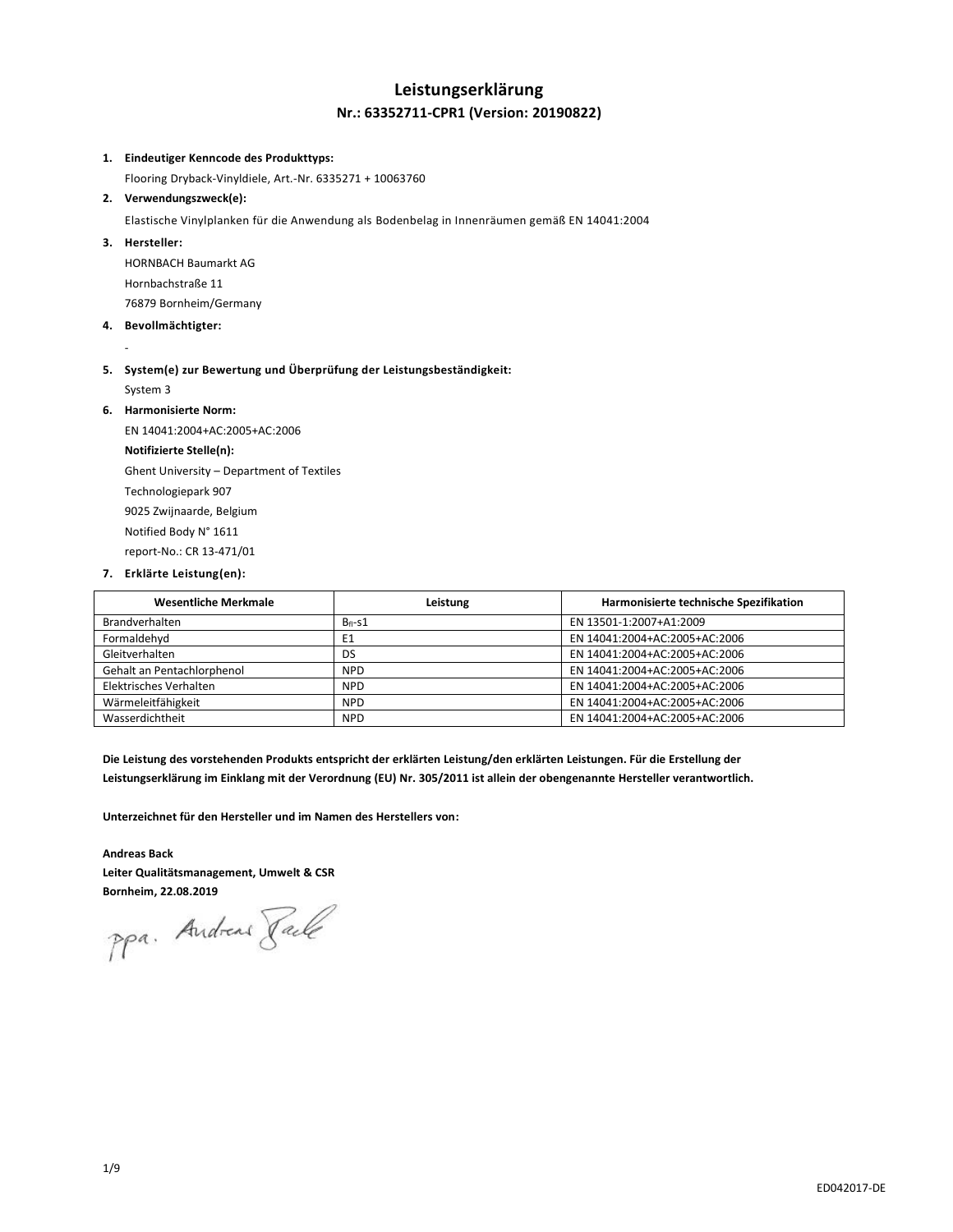### **Declaration of Performance No 63352711-CPR1 (Version: 20190822)**

#### **1. Unique identification code of the product-type:**

Flooring Vinyldiele Dryback, Art.-Nr. 6335271 + 10063760

#### **2. Intended use/es:**

Elastic vinyl planks for covering interior floors in accordance with EN 14041:2004

#### **3. Manufacturer:**

HORNBACH Baumarkt AG Hornbachstraße 11 76879 Bornheim/Germany

#### **4. Authorised representative:**

# **5. System/s of AVCP:**

System 3

-

#### **6. Harmonised standard:**

EN 14041:2004+AC:2005+AC:2006 **Notified body/ies:** Ghent University – Department of Textiles Technologiepark 907 9025 Zwijnaarde, Belgium Notified Body N° 1611 report-No.: CR 13-471/01

#### **7. Declared performance/s:**

| <b>Essential characteristics</b>   | Performance | Harmonised technical specification |
|------------------------------------|-------------|------------------------------------|
| Reaction to fire                   | $B_{fi-S1}$ | EN 13501-1:2007+A1:2009            |
| Formaldehyde                       | E1          | EN 14041:2004+AC:2005+AC:2006      |
| Sliding performance                | DS          | EN 14041:2004+AC:2005+AC:2006      |
| Concentration of pentachlorophenol | <b>NPD</b>  | EN 14041:2004+AC:2005+AC:2006      |
| Electrical behaviour               | <b>NPD</b>  | EN 14041:2004+AC:2005+AC:2006      |
| Thermal conductivity               | <b>NPD</b>  | EN 14041:2004+AC:2005+AC:2006      |
| Water tightness                    | <b>NPD</b>  | EN 14041:2004+AC:2005+AC:2006      |

**The performance of the product identified above is in conformity with the set of declared performance/s. This declaration of performance is issued, in accordance with Regulation (EU) No 305/2011, under the sole responsibility of the manufacturer identified above.**

**Signed for and on behalf of the manufacturer by:**

#### **Andreas Back**

**Head of Quality Assurance, Environmental Issues & CSR At Bornheim on 22.08.2019**

ppa. Andreas Pale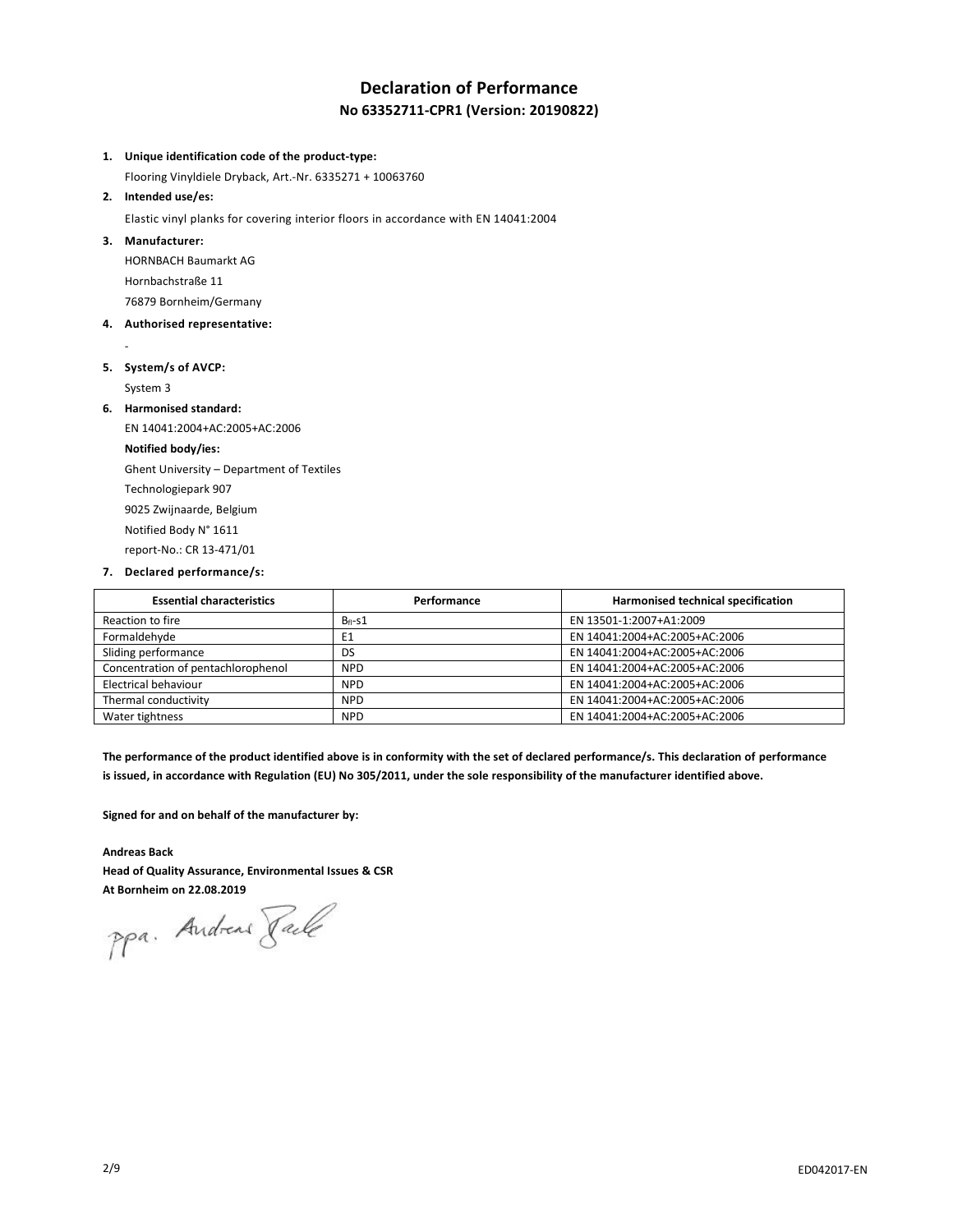### **Déclaration des Performances N <sup>o</sup> 63352711-CPR1 (Version 20190822)**

#### **1. Code d'identification unique du produit type :**

Flooring Dryback dalles en vinyle, Art.-Nr. 6335271 + 10063760

**2. Usage(s) prévu(s) :**

Planches élastiques en vinyle pour l'utilisation comme revêtement de sol à l'intérieur, selon EN 14041:2004

**3. Fabricant :**

HORNBACH Baumarkt AG Hornbachstraße 11 76879 Bornheim/Germany

**4. Mandataire :**

-

- **5. Système(s) d'évaluation et de vérification de la constance des performances :** Système 3
- **6. Norme harmonisée :**

EN 14041:2004+AC:2005+AC:2006 **Organisme(s) notifié(s) :** Ghent University – Department of Textiles Technologiepark 907 9025 Zwijnaarde, Belgium Notified Body N° 1611 report-No.: CR 13-471/01

**7. Performance(s) déclarées :**

| Caractéristiques essentielles | Performance | Spécifications techniques harmonisées |
|-------------------------------|-------------|---------------------------------------|
| Comportement au feu           | $B_{fi-S1}$ | EN 13501-1:2007+A1:2009               |
| Formaldéhyde                  | E1          | EN 14041:2004+AC:2005+AC:2006         |
| Comportement au glissement    | DS          | EN 14041:2004+AC:2005+AC:2006         |
| Teneur en pentachlorphénol    | <b>NPD</b>  | EN 14041:2004+AC:2005+AC:2006         |
| Comportement électrique       | <b>NPD</b>  | EN 14041:2004+AC:2005+AC:2006         |
| Conductibilité thermique      | <b>NPD</b>  | EN 14041:2004+AC:2005+AC:2006         |
| Etanchéité à l'eau            | <b>NPD</b>  | EN 14041:2004+AC:2005+AC:2006         |

**Les performances du produit identifié ci-dessus sont conformes aux performances déclarées. Conformément au règlement (UE) n <sup>o</sup> 305/2011, la présente déclaration des performances est établie sous la seule responsabilité du fabricant mentionné ci-dessus.**

**Signé pour le fabricant et en son nom par :**

#### **Andreas Back**

**Directeur Management de la qualité & CSR À Bornheim, le 22.08.2019**

ppa. Andreas Face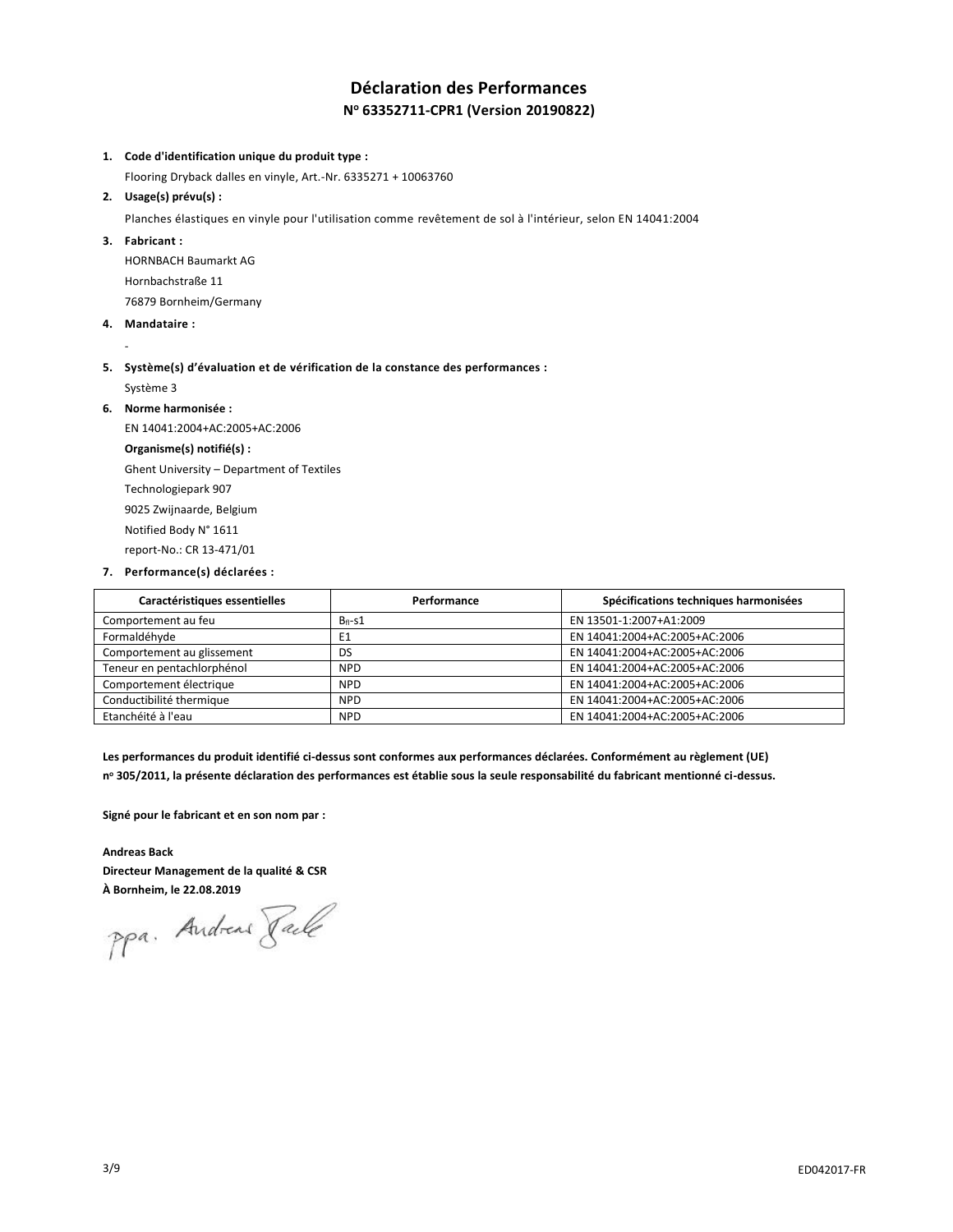# **Dichiarazione di Prestazione N. 63352711-CPR1 (Versione 20190822)**

- **1. Codice di identificazione unico del** tipo di prodotto**:**
- Flooring Dryback tavole in vinile, Art.-Nr. 6335271 + 10063760

#### **2. Usi previsti:**

Tavole viniliche elastiche per l'applicazione come rivestimento per pavimenti in ambienti interni, conformemente a EN 14041:2 004

#### **3. Fabbricante:**

HORNBACH Baumarkt AG Hornbachstraße 11 76879 Bornheim/Germany

#### **4. Mandatario:**

-

#### **5. Sistemi di VVCP:**

Sistema 3

#### **6. Norma armonizzata:**

EN 14041:2004+AC:2005+AC:2006 **Organismi notificati:** Ghent University – Department of Textiles Technologiepark 907 9025 Zwijnaarde, Belgium Notified Body N° 1611 report-No.: CR 13-471/01

#### **7. Prestazione(i) dichiarata(e):**

| Caratteristiche essenziali     | Prestazioni  | Specifiche tecniche armonizzate |
|--------------------------------|--------------|---------------------------------|
| Comportamento alla combustione | $B_{fl}$ -s1 | EN 13501-1:2007+A1:2009         |
| Formaldeide                    | E1           | EN 14041:2004+AC:2005+AC:2006   |
| Comportamento in scivolamento  | DS           | EN 14041:2004+AC:2005+AC:2006   |
| Tenore di pentaclorofenolo     | <b>NPD</b>   | EN 14041:2004+AC:2005+AC:2006   |
| Comportamento elettrico        | <b>NPD</b>   | EN 14041:2004+AC:2005+AC:2006   |
| Conducibilità termica          | <b>NPD</b>   | EN 14041:2004+AC:2005+AC:2006   |
| Impermeabilità                 | <b>NPD</b>   | EN 14041:2004+AC:2005+AC:2006   |

**La prestazione del prodotto sopra identificato è conforme alla prestazione dichiarata. Si rilascia la presente dichiarazione di prestazione sotto la responsabilità esclusiva del fabbricante sopra identificato, in conformità al regolamento (UE) n. 305/2011.**

**Firmato a nome e per conto del fabbricante da:**

**Andreas Back Responsabile Qualità & CSR**

**In Bornheim addì 22.08.2019**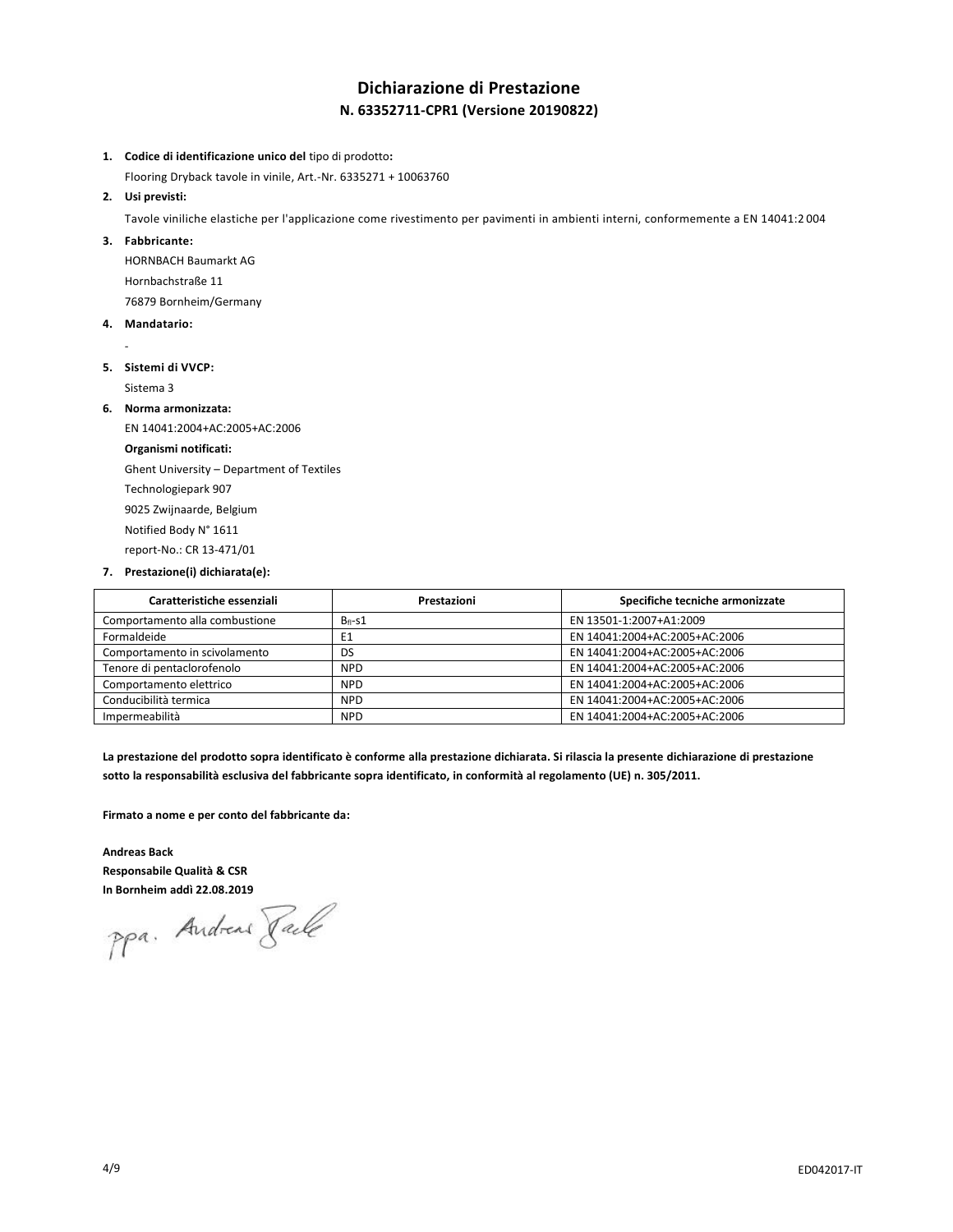### **Prestatieverklaring Nr. 63352711-CPR1 (Versie 20190822)**

#### **1. Unieke identificatiecode van het producttype:**

Flooring Dryback vinyl planken, Art.-Nr. 6335271 + 10063760

#### **2. Beoogd(e) gebruik(en):**

Elastische vinyl-planken voor toepassing als vloerbedekking in binnenruimtes conform EN 14041:2004

**3. Fabrikant:**

HORNBACH Baumarkt AG Hornbachstraße 11 76879 Bornheim/Germany

**4. Gemachtigde:**

-

**5. Het system of de systemen voor de beoordeling en verificatie van de prestatiebestendigheid:** Systeem 3

**6. Geharmoniseerde norm:**

EN 14041:2004+AC:2005+AC:2006 **Aangemelde instantie(s):** Ghent University – Department of Textiles Technologiepark 907 9025 Zwijnaarde, Belgium Notified Body N° 1611 report-No.: CR 13-471/01

**7. Aangegeven prestatie(s):**

| Essentiële kenmerken         | Vermogen    | Geharmoniseerde technische specificatie |
|------------------------------|-------------|-----------------------------------------|
| Brandgedrag                  | $B_{fi-S1}$ | EN 13501-1:2007+A1:2009                 |
| Formaldehyde                 | E1          | EN 14041:2004+AC:2005+AC:2006           |
| Glijgedrag                   | DS          | EN 14041:2004+AC:2005+AC:2006           |
| Gehalte aan pentachloorfenol | <b>NPD</b>  | EN 14041:2004+AC:2005+AC:2006           |
| Elektrisch gedrag            | <b>NPD</b>  | EN 14041:2004+AC:2005+AC:2006           |
| Warmtegeleidingsvermogen     | <b>NPD</b>  | EN 14041:2004+AC:2005+AC:2006           |
| Waterdichtheid               | <b>NPD</b>  | EN 14041:2004+AC:2005+AC:2006           |

**De prestaties van het hierboven omschreven product zijn conform de aangegeven prestaties. Deze prestatieverklaring wordt in overeenstemming met Verordening (EU) nr. 305/2011 onder de exclusieve verantwoordelijkheid van de hierboven vermelde fabrikant verstrekt.**

**Ondertekend voor en namens de fabrikant door:**

**Andreas Back hoofd Kwaliteitsmanagement & CSR Te Bornheim op 22.08.2019**

ppa. Andrew Pale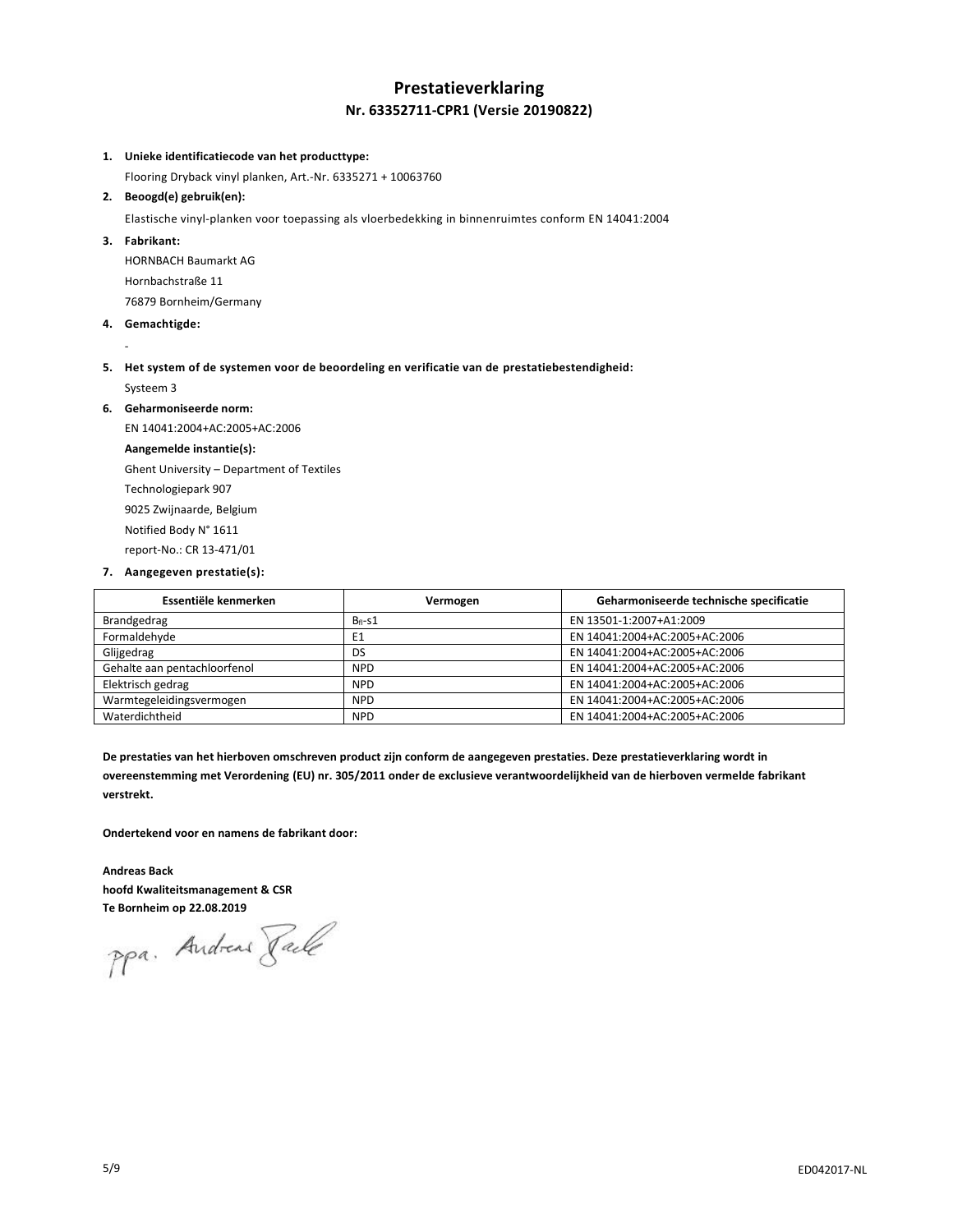## **Prestandadeklaration Nr 63352711-CPR1 (Version 20190822)**

#### **1. Produkttypens unika identifikationskod:**

Flooring Dryback vinylgolv, Art.-Nr. 6335271 + 10063760

**2. Avsedd användning/avsedda användningar:**

Elastiska vinylplankor för användning som golvbeläggning inomhus enligt EN 14041:2004

**3. Tillverkare:**

-

HORNBACH Baumarkt AG Hornbachstraße 11 76879 Bornheim/Germany

- **4. Tillverkarens representant:**
- **5. System för bedömning och fortlöpande kontroll av prestanda:** System 3

**6. Harmoniserad standard:**

EN 14041:2004+AC:2005+AC:2006 **Anmält/anmälda organ:** Ghent University – Department of Textiles Technologiepark 907 9025 Zwijnaarde, Belgium Notified Body N° 1611 report-No.: CR 13-471/01

**7. Angiven prestanda:**

| Väsentliga kännetecken     | Prestanda  | Harmoniserad teknisk specifikation |
|----------------------------|------------|------------------------------------|
| Förhållningssätt vid brand | $Bf1-S1$   | EN 13501-1:2007+A1:2009            |
| Formaldehyd                | E1         | EN 14041:2004+AC:2005+AC:2006      |
| Glidbeteende               | DS         | EN 14041:2004+AC:2005+AC:2006      |
| Pentaklorfenolhalt         | <b>NPD</b> | EN 14041:2004+AC:2005+AC:2006      |
| Elektriskt beteende        | <b>NPD</b> | EN 14041:2004+AC:2005+AC:2006      |
| Värmeledningsförmåga       | <b>NPD</b> | EN 14041:2004+AC:2005+AC:2006      |
| Vattentäthet               | <b>NPD</b> | EN 14041:2004+AC:2005+AC:2006      |

**Prestandan för ovanstående produkt överensstämmer med den angivna prestandan. Denna prestandadeklaration har utfärdats i enlighet med förordning (EU) nr 305/2011 på eget ansvar av den tillverkare som anges ovan.**

**Undertecknad på tillverkarens vägnar av:**

#### **Andreas Back**

**ledare för kvalitetsmanagement & CSR Bornheim den 22.08.2019**

ppa. Andreas Faile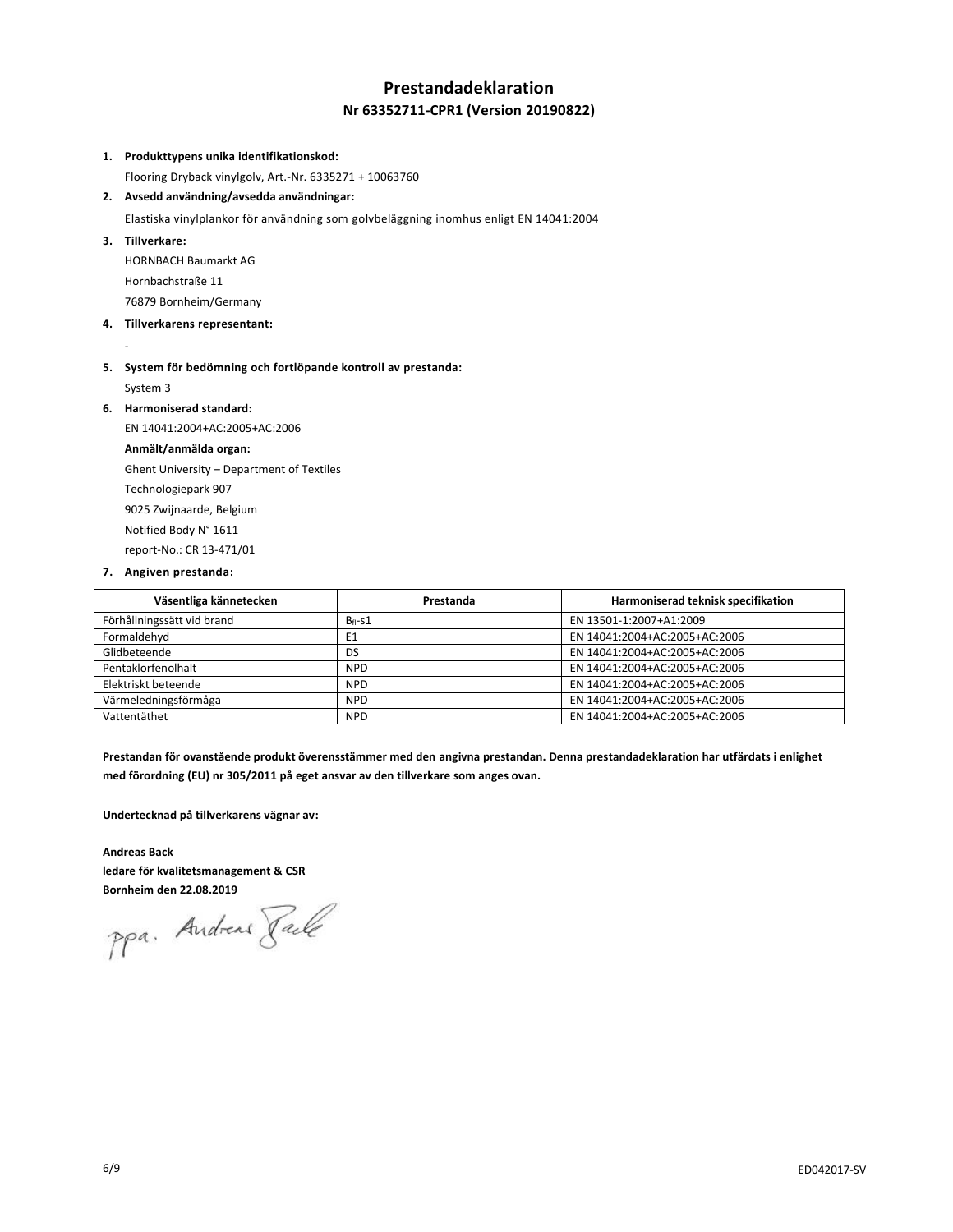### **Prohlášení o Vlastnostech č. 63352711-CPR1 (Verze 20190822)**

#### **1. Jedinečný identifikační kód typu výrobku:**

Flooring Dryback vynilová palubka, Art.-Nr. 6335271 + 10063760

#### **2. Zamýšlené/zamýšlená použití:**

Elastické vinylové desky pro použití jako podlahová krytina ve vnitřních prostorách podle EN 14041:2004

**3. Výrobce:**

-

HORNBACH Baumarkt AG Hornbachstraße 11 76879 Bornheim/Germany

**4. Zplnomocněný zástupce:**

### **5. Systém/systémy POSV:**

Systém 3

**6. Harmonizovaná norma:**

EN 14041:2004+AC:2005+AC:2006

### **Oznámený subjekt/oznámené subjekty:**

Ghent University – Department of Textiles

Technologiepark 907

9025 Zwijnaarde, Belgium

Notified Body N° 1611

report-No.: CR 13-471/01

#### **7. Deklarovaná vlastnost/Deklarované vlastnosti:**

| Podstatné vlastnosti         | Výkon          | Harmonizovaná technická specifikace |
|------------------------------|----------------|-------------------------------------|
| Požární vlastnosti           | $B_{fl}$ -s1   | EN 13501-1:2007+A1:2009             |
| Formaldehyd                  | E <sub>1</sub> | EN 14041:2004+AC:2005+AC:2006       |
| Klouzavost                   | DS             | EN 14041:2004+AC:2005+AC:2006       |
| Pentachlorfenol              | <b>NPD</b>     | EN 14041:2004+AC:2005+AC:2006       |
| Elektrické vlastnosti        | <b>NPD</b>     | EN 14041:2004+AC:2005+AC:2006       |
| Součinitel tepelné vodivosti | <b>NPD</b>     | EN 14041:2004+AC:2005+AC:2006       |
| Vodotěsnost                  | <b>NPD</b>     | EN 14041:2004+AC:2005+AC:2006       |

**Vlastnosti výše uvedeného výrobku jsou ve shodě se souborem deklarovaných vlastností. Toto prohlášení o vlastnostech se v souladu s nařízením (EU) č. 305/2011 vydává na výhradní odpovědnost výrobce uvedeného výše.**

**Podepsáno za výrobce a jeho jménem:**

**Andreas Back vedoucí oddělení kvality & CSR V Bornheim dne 22.08.2019**

ppa. Andreas Pale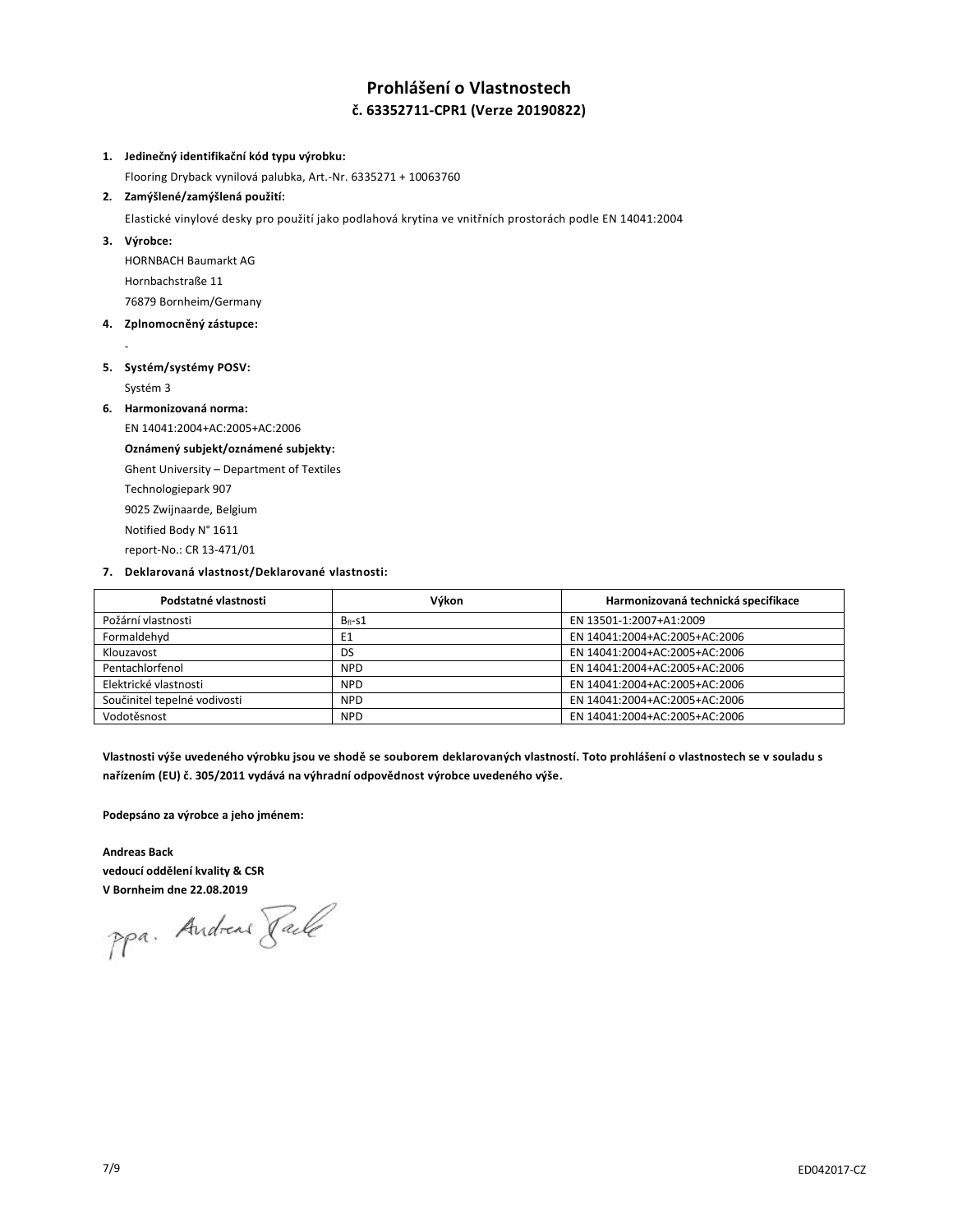# **Vyhlásenie o Parametroch č. 63352711-CPR1 (Verzia 20190822)**

#### **1. Jedinečný identifikačný kód typu výrobku:**

Flooring Dryback vinylová podlaha, Art.-Nr. 6335271 + 10063760

#### **2. Zamýšľané použitie/použitia:**

Elastické vinylové lišty na používanie ako podlahová krytina v interiéroch podľa EN 14041:2004

**3. Výrobca:**

-

HORNBACH Baumarkt AG Hornbachstraße 11 76879 Bornheim/Germany

- **4. Splnomocnený zástupca:**
- **5. Systém(-y) posudzovania a overovania nemennosti parametrov:** Systém 3
- **6. Harmonizovaná norma:**

EN 14041:2004+AC:2005+AC:2006 **Notifikovaný(-é) subjekt(-y):** Ghent University – Department of Textiles Technologiepark 907 9025 Zwijnaarde, Belgium Notified Body N° 1611 report-No.: CR 13-471/01

**7. Deklarované parametre:**

| Podstatné znaky          | Výkon          | Harmonizované technické špecifikácie |
|--------------------------|----------------|--------------------------------------|
| Správanie sa pri požiari | $B_{fl}$ -s1   | EN 13501-1:2007+A1:2009              |
| Formaldehyd              | E <sub>1</sub> | EN 14041:2004+AC:2005+AC:2006        |
| Klzné vlastnosti         | DS             | EN 14041:2004+AC:2005+AC:2006        |
| Obsah pentachlórfenolu   | <b>NPD</b>     | EN 14041:2004+AC:2005+AC:2006        |
| Elektrické vlastnosti    | <b>NPD</b>     | EN 14041:2004+AC:2005+AC:2006        |
| Tepelná vodivosť         | <b>NPD</b>     | EN 14041:2004+AC:2005+AC:2006        |
| Nepremokavosť            | <b>NPD</b>     | EN 14041:2004+AC:2005+AC:2006        |

**Uvedené parametre výrobku sú v zhode so súborom deklarovaných parametrov. Toto vyhlásenie o parametroch sa v súlade s nariadením (EU) č. 305/2011 vydáva na výhradnú zodpovednosť uvedeného výrobcu.**

**Podpísal(-a) za a v mene výrobcu:**

**Andreas Back vedúci manažmentu kvality & CSR V Bornheim dňa 22.08.2019**

ppa. Andreas Pale